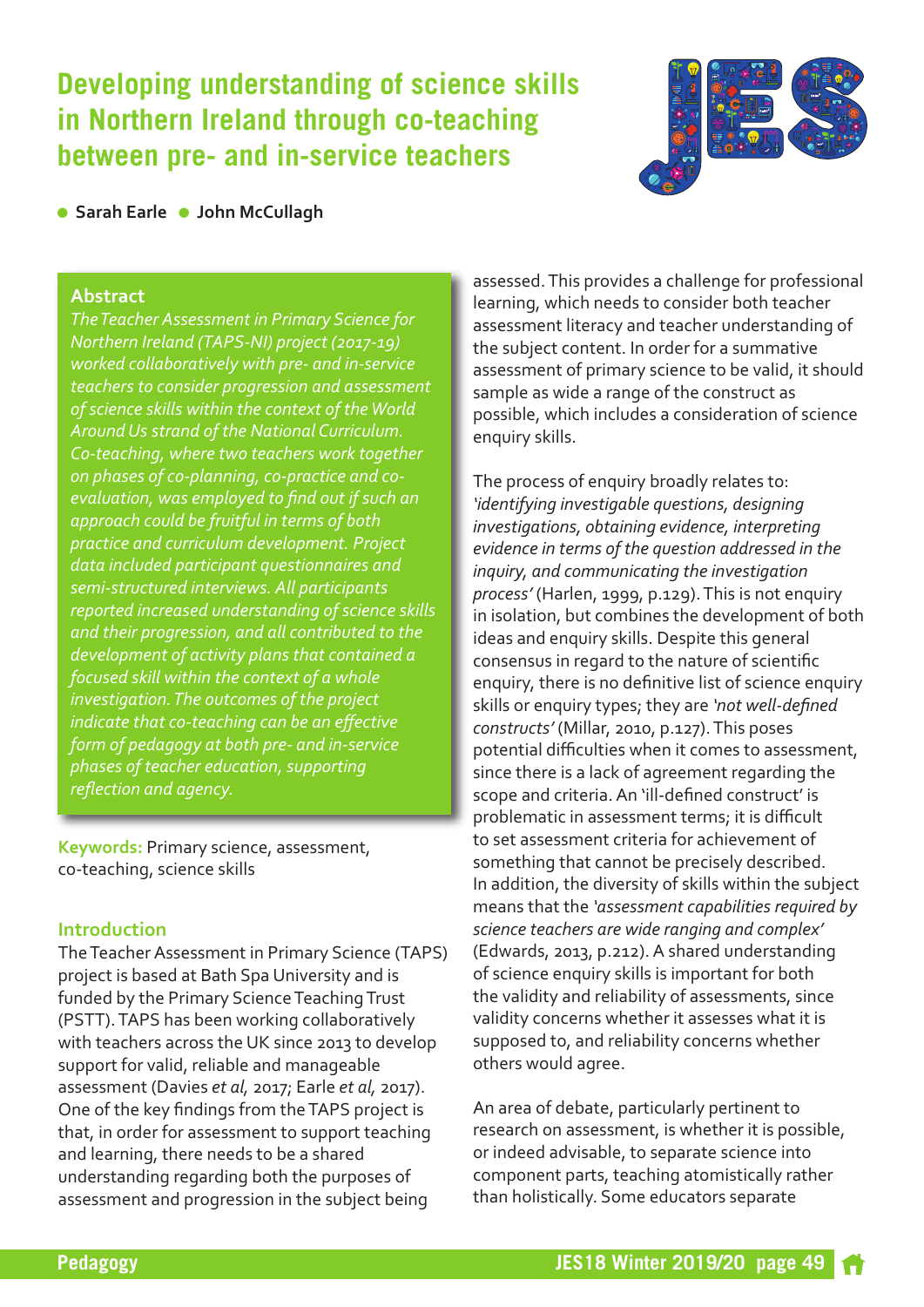'knowledge', which is seen as factual information, and 'understanding', which is linked more with explanation, criticising that the drilling of facts does not lead to connected in-depth understanding (Davis, 1998).This is not to say that facts are not important, but that making links between the facts via thinking and experience is needed to develop learning for understanding (Harlen, 2018, p.33). The teaching and assessment of enquiry skills takes place in a context, so any enquiry will draw upon science conceptual content, for example, when making predictions or drawing conclusions. It is questioned whether it is possible to teach transferable skills in isolation (Standish, 2007) and that skills are *'strongly content dependent'* (Millar, 2010). Ollerenshaw and Ritchie (1993) argue for a holistic view of primary science, suggesting that practitioners should be *'wary of fragmenting children's learning in science into arbitrary compartmentalised skills'* (p.150). Harlen (2006) suggests that any description of separate skills is a *'convenience rather than an attempt to describe reality…We look at the components so as to help children develop skill in all aspects of enquiry'* (p.96). McMahon and Davies (2003) suggest that a 'focused teaching' model could *'bridge the gap between atomism and holism'* (p.37), with specific teaching for component skills, which are then applied in the context of a real investigation, as proposed by the TAPS Focused Assessment approach.

TAPS for Northern Ireland (TAPS-NI) began in 2017, based in the Ballyclare PSTT cluster together with local Primary Science Quality Mark (PSQM) schools.The group found that the Northern Ireland Curriculum (CCEA, 2007), which placed science within the World Around Us alongside history, geography and technology, lacked detail about science content.The curriculum provided schools with the freedom to personalise their teaching and make cross-curricular links, but this made assessment for learning or summarising difficult because there was no shared criterion-referenced scale upon which to make judgements or plan next steps. Early in theTAPS-NI project, the Council for the Curriculum, Examinations & Assessment (CCEA) published a progression document (CCEA, 2018) which outlined suggested lines of progression for scientific and technological knowledge and skills.This document provided a starting point for theTAPS-NI group to develop a shared understanding of attainment expectations

in science, but the development of focused activities and exemplification was needed to relate this to classroom practice. In order to widen the working group and draw on Stranmillis University College's expertise in co-teaching, pre-service teachers were invited to join theTAPS-NI project.

#### **Co-teaching**

Co-teaching is where two or more teachers work together to meet the needs of a class of pupils and, at the same time, develop and extend their own practice.The co-teaching pairs can comprise two pre-service teachers, two in-service teachers or, as in the case of the TAPS-NI project, a pre-service and an in-service teacher. It has been shown to be a highly effective form of pedagogy within initial teacher education (Murphy *et al,* 2014) as a model for continuing professional development (CPD) and as a strategy for enhancing pupils' attainment and their enjoyment of primary science (Murphy & Beggs, 2005). During co-teaching, both parties share responsibility for planning, teaching and evaluating.The close physical and intellectual collaboration resulting from two professionals sharing ideas, classroom practices and post-lesson analyses provides a learning experience that can transform the future practice of both parties.While co-teaching involves the sharing of expertise – in this case the science specialist knowledge of the pre-service teachers and the situated pedagogical knowledge of the in-service teachers – the project sought to benefit from the synergy to tackle the challenging area of skills progression. It was hoped that employing co-teaching within theTAPS-NI project would both enhance the practice of the pre- and in-service teachers and give rise to new TAPS-NI activities and supporting resources for future use by other teachers in Northern Ireland.

#### **Research methods**

TAPS employs a Design-Based Research approach whereby researchers and teachers collaborate in iterative cycles of development, alternating development days and trialling of approaches in school, to develop theoretical and practical products (Anderson & Shattuck, 2012; Davies *et al,* 2017).TheTAPS-NI project extended the research team to include pre-service teachers.This novel use of the co-teaching model led to the following research questions (RQs):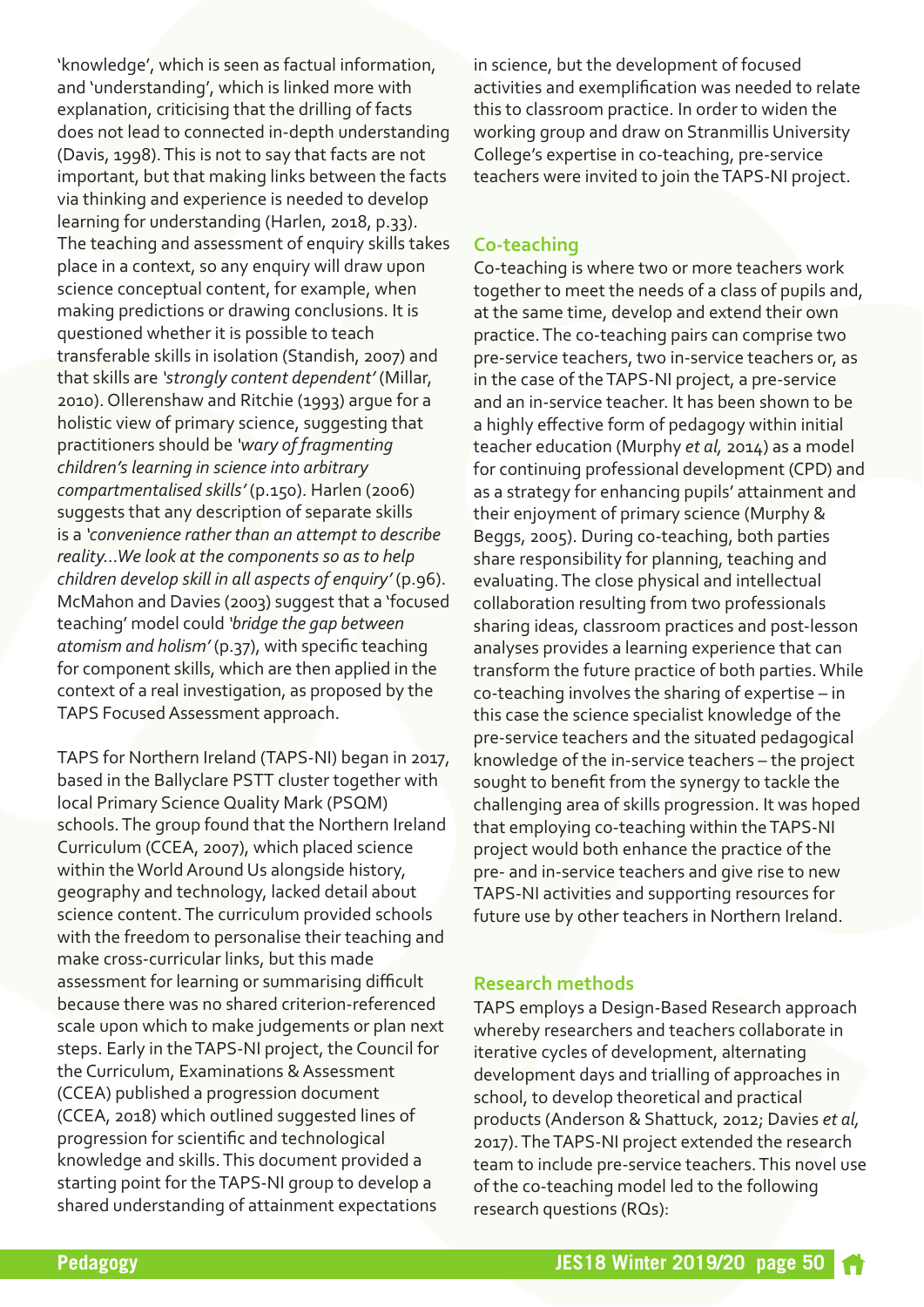*RQ1.What affordances can a co-teaching model provide for pre- and in-service teachers during a curriculum development project?*

*RQ2.What is the impact on pre- and in-service teachers participating in theTAPS-NI project and how might this inform the pedagogy of teacher education?*

Six pre-service teachers, in their third year of an undergraduate degree, were geographically matched with six in-service teachers.The project spanned a full school year, with the planning and co-teaching taking place from September to December and the revising and drafting of new resources carried out from January to June. It took place in three phases. In the first, planning, phase, a series of seminars allowed the co-teachers to come together to develop their understanding of science skills and to explore the challenges and opportunities that co-teaching might present as they tried out theTAPS-NI activities.The preservice teachers visited the co-teachers' schools, observed lessons and planned alongside their partner teacher.

The next phase, co-practice, involved co-teaching and evaluating a series of four weekly science lessons, beginning with pre-existing TAPS activities, then devising new ones.The final evaluation phase involved all participants coming together to share their classroom experiences and allowed for an audit of skill assessments.

All were fully briefed on the scope of the project and were asked for permission at each data collection point, in line with informed consent procedures (BERA, 2018).The following research data were gathered and anonymised:

- $\Box$  Each teacher and trainee completed questionnaires regarding their experience of the project;
- $\Box$  Semi-structured interviews were carried out with  $4$  teachers and  $5$  trainees;
- $\Box$  Co-teaching lesson plans and evaluations; and
- $\Box$  Field notes and observations made by researchers throughout all phases of the project.

An interpretive stance was taken as we sought to capture any consensus across the reported experience of participants from a range of practice settings, thus enhancing the authenticity and transferability of our findings.The interviews were transcribed and, as with the questionnaires, thematically analysed for recurrent themes and perspectives.

#### **Outcomes and findings**

*RQ1.What affordances can a co-teaching model provide for pre- and in-service teachers during a curriculum development project?*

All participants reported, via questionnaire or interview, that co-teaching developed their appreciation and understanding of the place of science skills within the Northern Ireland Curriculum, together with enhancing their confidence and ability to promote progression of skills within their science lessons.

Co-teaching was considered to have been instrumental in developing each aspect of practice:

- p **Co-planning:**
	- $\circ$  More ideas from the fresh perspective of the other practitioner.
	- $\circ$  The opportunity to critique and identify weaknesses in plans as they emerge during joint planning.
	- $\circ$  Having to plan and choreograph individual roles allowed each partner to reflect more deeply on the role of the teacher throughout a lesson and how it evolves.
	- $\circ$  Pre-service teachers benefitted greatly from their partner's insight into the individual needs of pupils and abilities of groups and could modify their plans.
	- $\circ$  In-service teachers valued the enthusiasm and creativity of the in-service teachers.

#### p **Co-practice:**

- $\circ$  The additional teacher allowed each teacher to work more closely with particular groups of pupils and to therefore make more accurate assessments of both the effectiveness of the activities and the pupils' acquisition of skills.
- $\circ$  The opportunity to add in or qualify something their partner said or omitted to clarify.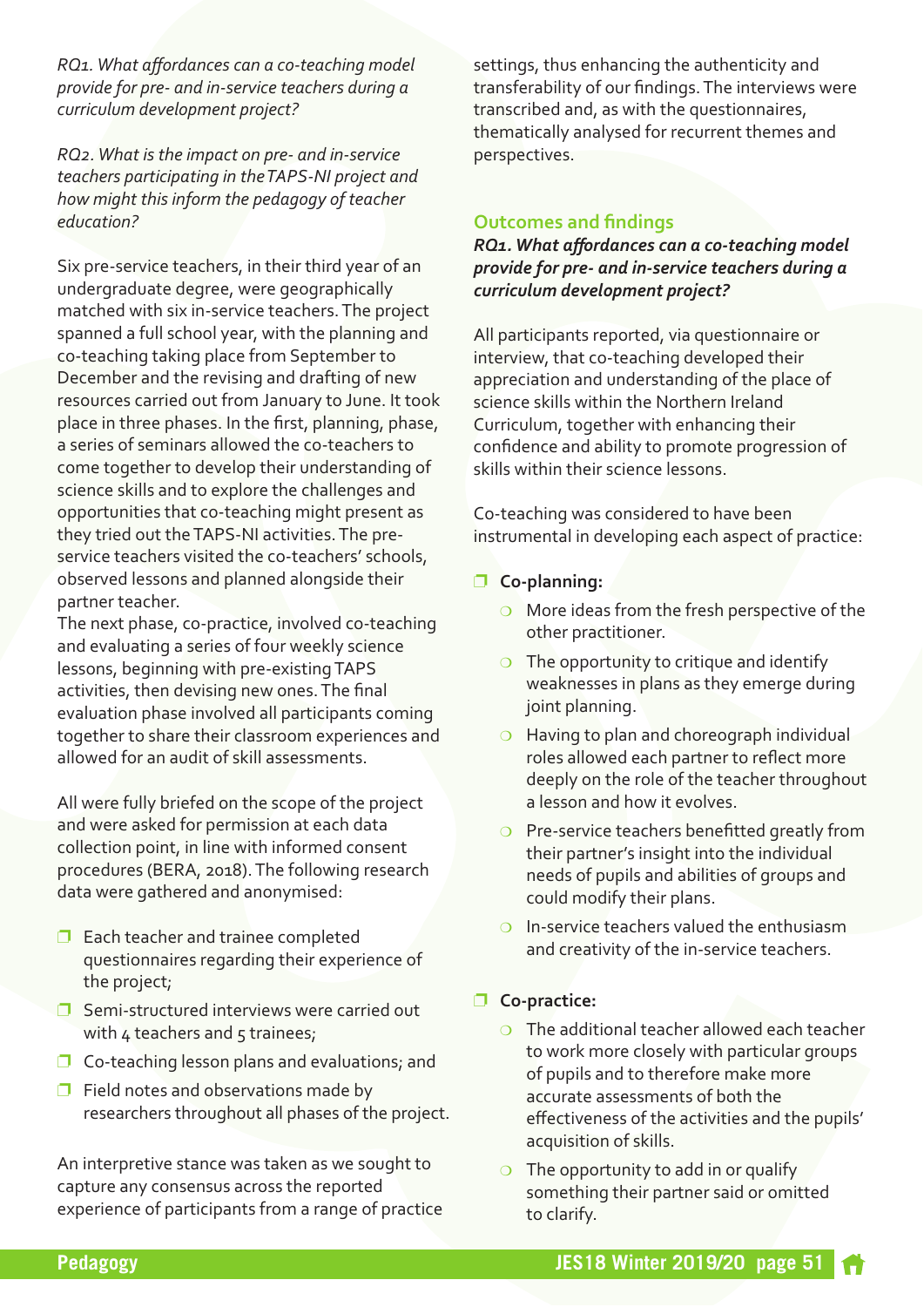- $\circ$  Raising questions for each other or engaging in scripted dialogue to promote the narrative of the lesson and scaffold pupil thinking.
- $\overline{O}$  The opportunity to 'observe from within' a lesson and, whilst teaching, smoothly modify or change their approach based on hearing or seeing their partner's progress.
- $\circ$  Pre-service teachers felt being closer to 'the action' made it easier to acquire the physical attributes of classroom management and assimilate them into their own future practice.

#### p **Co-evaluation:**

- $\circ$  The post-lesson discussion based on a shared experience was probably the most frequently cited merit of co-teaching.
- $\circ$  The extra set of eyes and ears when evaluating.
- $\circ$  The experience of another professional to challenge or confirm their personal opinions.
- $\circ$  The moral support when things didn't go well!
- $\circ$  A focus on successes and exploration of effective practice can be overlooked when evaluating independently.

Of course, it should be acknowledged that, in an interview with a tutor who leads on co-teaching, the participants may be more likely to focus on the positive aspects of the project. In addition, in both the anonymous questionnaires and in one of the interviews, participants reported the need for more time together, particularly for collaborative planning and evaluation. Even within co-teaching, the demands on practitioners' time can be a challenge.

#### *RQ2.What is the impact on pre- and in-service teachers participating in theTAPS-NI project and how might this inform the pedagogy of teacher education?*

Questionnaires completed at the end of a coteaching section (November 2018) included the following comments from the pre-service teachers, which have been selected to represent the range of ideas in this exploratory study:

*'I found myself realising the importance of assessment throughout science lessons and strategies to do so…Thinking about assessment in general – got me better at it'* (Pre-4).

*'We usually just do this [assess] based on the concept…I learnt how to question children more effectively in order to assess their understanding… The project helped us to focus on science skills'* (Pre-1).

*'Limiting the planning of the lesson to focus on one science skill, e.g. observation, made it easier to plan for and made a feasible and achievable outcome'* (Pre-2).

The comments from pre-service teachers indicate thinking around both assessment and science skills. It could be that 'realising the importance of assessment' (Pre-4) represents more a raising of awareness rather than development of understanding, but the building of teacher assessment literacy is a career-long endeavour, not something that can be mastered quickly (DeLuca & Johnson, 2017).TheTAPS Focused Assessment approach, where one skill is chosen for the focus of the lesson, within the context of a whole investigation, is present in the pre-service teacher comments above, with manageability noted as an advantage of the approach (Pre-2).

At the end of the second year ofTAPS-NI (May 2019), the in-service teachers were asked about the impact of the project on their schools:

*'More willingness to do science and more science evident across the school. Move away from fear of "need to know"'* (T4).

*'Promoted science.When teachers have tried a lesson they are asking for more that are available. > Increase in diversity of science'* (T1).

*'Greater awareness of science skills…Better understanding of progression in skills from FS to KS2 (and what this looks like in reality)'* (T5).

*'Pupils know and understand skills…Use of scientific language and knowledge. Buzz about science… parent feedback: "children love science"'* (T3).

For the in-service teachers, promoting science across the school and developing understanding of science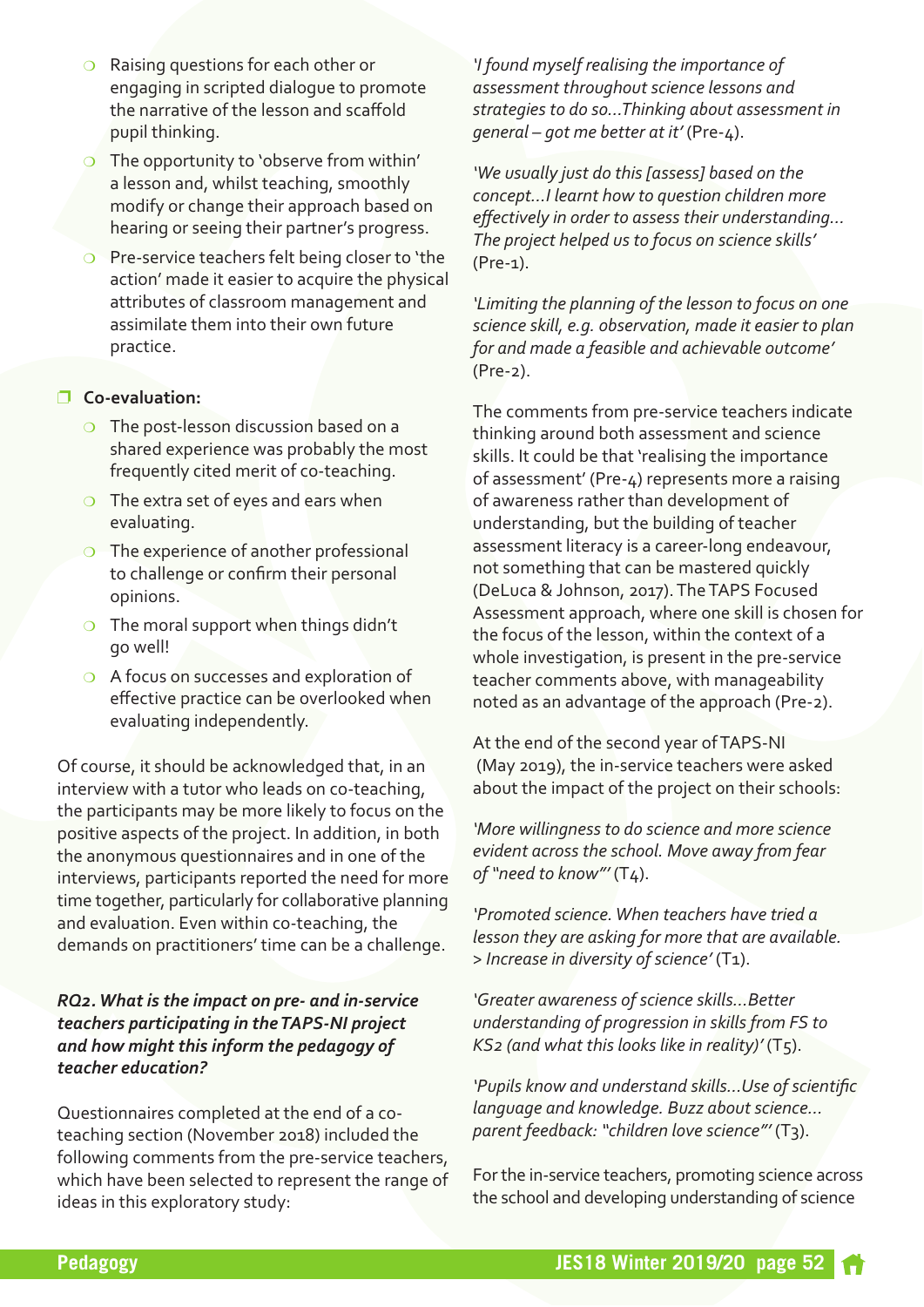skills were at the forefront. There was little mention of assessment, indicating that, forthis sample of inservice teachers in Northern Ireland, teacher assessment literacy is not a priority for development. Interestingly, the in-service teachers' preference for the term 'progression of skills' rather than 'assessment' also might reflect a more summative than formative conceptualisation of assessment.

#### **Discussion**

Previously at Stranmillis, the success of primary science co-teaching had been in programmes between pre-service science specialists and inservice non-science specialist teachers, meaning that the pre-service teacher had a clear contribution to the partnership. In this project, both parties had expertise in primary science and so it was not at all clear whether the partnerships would be equally effective, hence this initial study.Our findings that both pre- and in-service teachers described the coteaching experience as very fruitful suggest that the benefits of co-teaching extend to pairings where both partners have comparable levels of competence in the focus area.This is consistent with our studies of co-teaching between pairs of preservice teachers and point to a conceptualisation of co-teaching as the joint exploration and creation of new practice (McCullagh & Doherty, 2018). Since pre- and in-service teachers were collaborating on a challenging curriculum project, there was a shared goal: to develop activities and examples that could be used to support teaching and assessment of science skills.

The outcomes of the project indicate that coteaching is an effective form of pedagogy at both pre- and in-service phases of teacher education**.** For the pre-service teachers, the experience was very different from their block placement, where the schools' strong curricular focus on numeracy and literacy restricted the time for teaching science.Where there is an opportunity to teach science, it can often consist of a one-off lesson and rarely enables pre-service teachers to follow through a series of lessons with a complete cycle of reflection for science (Jones, 2008).The fact that, during co-teaching, the pre-service teachers are not being assessed on their classroom teaching allows them to be more ambitious and frees them up to adopt a more enquiry-based stance in their approach. It accommodates a collaborative

approach to action research in line with Carter's (2015) call for student teachers to develop their own teaching *'in an environment where they are able to trial techniques and strategies and evaluate the outcomes'* (p.21). Co-teaching presents reflection as manageable, valuable and powerful. We have noticed that students who have experienced co-teaching usually attain higher grades during their subsequent school placements.

For the in-service teachers, co-teaching addresses many of the weaknesses traditionally associated with a course-led model for professional development (Craft, 2000). In contrast, CPD that is based within the classroom provides the teacher with greater agency for change and allows for the influence of the school itself and the day-to-day activities of teachers and pupils.The merits of co-teaching in our study are in line with those identified by Kerr (2010):

- $\Box$  Active participation;
- **D** Collaboration;
- $\Box$  Addressing specific needs; and
- $\Box$  Sustainability.

By facilitating dialogue and collaboration, the transformative impact of co-teaching need not end with the individual teacher, but could help nurture communities of practice.

Figure 1 provides a summary of our identified affordances of co-teaching, highlighting the benefits of practitioners working together to transform their individual and collective practice, and are consistent with Vygotskyan-based theoretical frameworks (Murphy, 2016).

Our findings also show that co-teaching is productive for curriculum development.When both parties are equal partners, co-teaching can lead to the creation of new practice.This provides a very different learning dynamic to the traditional school-based placement where the student is considered to be the 'novice' and expected to conform and replicate the current practices of the 'expert' host teacher.The Northern Ireland Department of Education's publication *Learning Leaders: A Strategy ForTeacher Professional Development* calls for a focus on *'next'* as well as *'current'* practice (2016, p.8).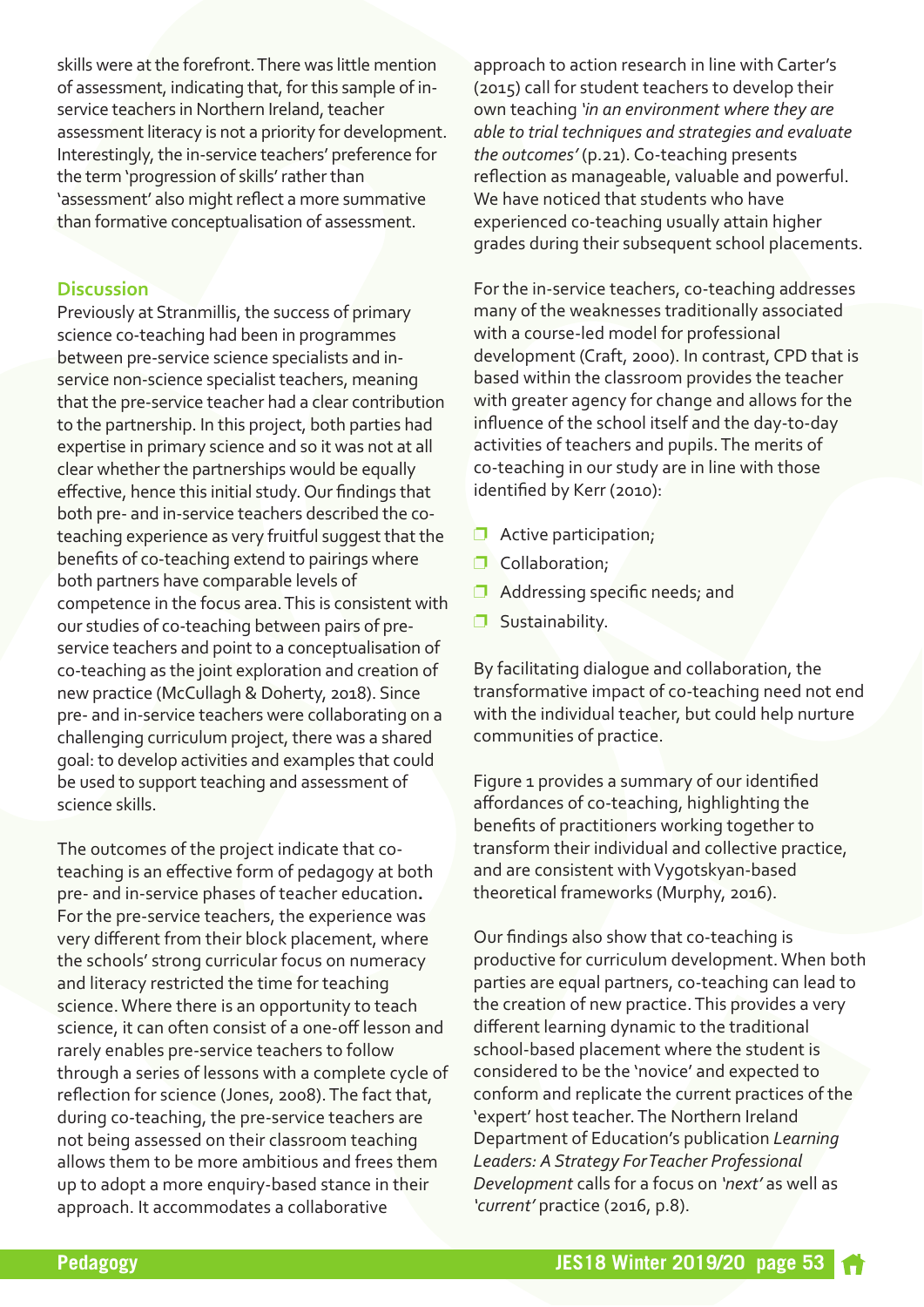**Figure 1.**The affordances of each aspect of co-teaching.

# **Co-planning**

**Extends ideas Access prior experience**

# **Co-evaluation**

**Doubles evidence-base Challenges and promotes growth**

# **Co-practice**

**Wider repertoire of enactment Facilitates reflection 'in' action**

Co-teaching allowed for the refinement and the creation of new classroom guidance and activities for assessment and progression (TAPS-NI, 2019). For example, theTAPS-NI skills flower (Figure 2) was created to display in classrooms to support discussion and coverage of the seven skills.



**Figure 2.**TheTAPS-NI skills flower showing the seven science skills specified within the Northern Ireland Primary Curriculum.

Professional development in science education can be enhanced by more meaningful and productive partnerships between schools and ITE institutions. In light of this study, we propose that co-teaching can play a significant role across the continuum of teacher education and in the area of curriculum development.

#### **References**

- Anderson, T. & Shattuck, J. (2012) 'Design-based research: a decade of progress in education research?', *Educational Researcher*, **41,** (1), 16–25
- BERA (2018) *Ethical guidelines for educational research* (4th Edition). London: BERA

Carter,A. (2015) *Carter Review of InitialTeacher Training.* London: Department for Education. Available from: https://www.gov.uk/ [government/uploads/system/uploads/attachme](https://www.gov.uk/government/uploads/system/uploads/attachment_data/file/399957/Carter_Review.pdf) nt\_data/file/399957/Carter\_Review.pdf

- Council for the Curriculum, Examinations & Assessment (CCEA) (2007) *The Northern Ireland Curriculum: Primary*. Belfast: CCEA
- Council for the Curriculum, Examinations & Assessment (CCEA) (2018) *Science and Technology withinTheWorld AroundUs: ProgressionGuidance.* Belfast: CCEA
- Craft,A. (2000) *Continuing professional development: a practical guide for teachers and* schools. London & New York: The Open University